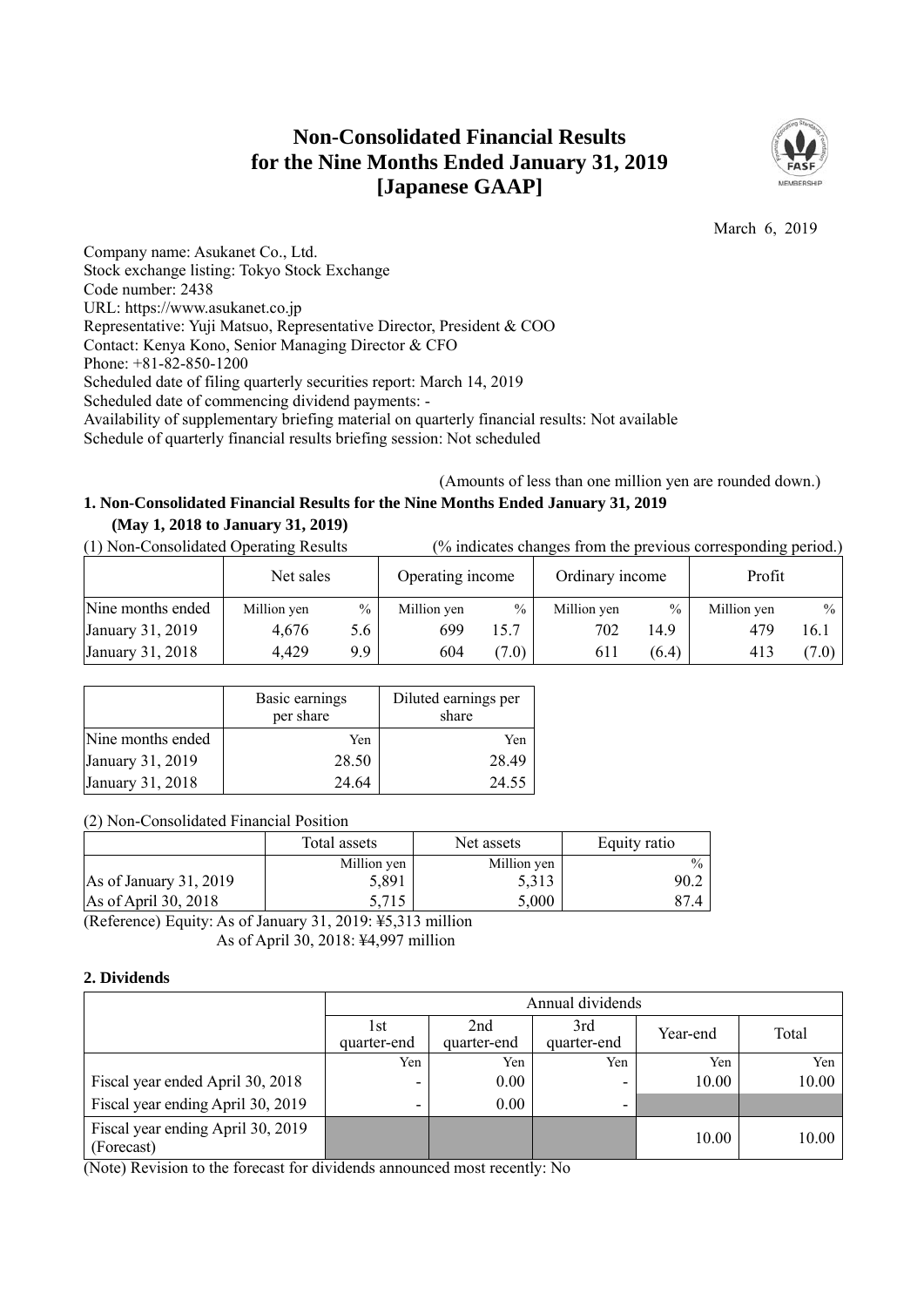### **3. Non-Consolidated Financial Results Forecast for the Fiscal Year Ending April 30, 2019 (May 1, 2018 to April 30, 2019)**

| (% indicates changes from the previous corresponding period.) |             |               |                  |               |                 |               |             |               |                             |
|---------------------------------------------------------------|-------------|---------------|------------------|---------------|-----------------|---------------|-------------|---------------|-----------------------------|
|                                                               | Net sales   |               | Operating income |               | Ordinary income |               | Profit      |               | Basic earnings<br>per share |
|                                                               | Million yen | $\frac{0}{0}$ | Million yen      | $\%$          | Million yen     | $\frac{0}{0}$ | Million yen | $\frac{0}{0}$ | Yen                         |
| Full year                                                     | 6.111       | 3.5           | 806              | $2.2^{\circ}$ | 811             | . Q           | 567         |               | 33.74                       |

(Note) Revision to the financial results forecast announced most recently: No

#### **\* Notes:**

(1) Accounting policies adopted specially for the preparation of quarterly financial statements: Yes

- (2) Changes in accounting policies, changes in accounting estimates and retrospective restatement
	- 1) Changes in accounting policies due to the revision of accounting standards: No
	- 2) Changes in accounting policies other than 1) above: No
	- 3) Changes in accounting estimates: No
	- 4) Retrospective restatement: No
- (3) Total number of issued shares (common shares)
	- 1) Total number of issued shares at the end of the period (including treasury shares): January 31, 2019: 17,464,000 shares April 30, 2018: 17,464,000 shares
	- 2) Total number of treasury shares at the end of the period: January 31, 2019: 622,941 shares April 30, 2018: 662,541 shares
	- 3) Average number of shares during the period: Nine months ended January 31, 2019: 16,834,906 shares Nine months ended January 31, 2018: 16,768,281 shares
- \* These quarterly financial results are outside the scope of quarterly review procedures by a certified public accountant or an audit corporation.
- \* Explanation of the proper use of financial results forecast and other notes

The earnings forecasts and other forward-looking statements herein are based on information currently available to the Company and certain assumptions that the Company believes are reasonable, and actual results may differ significantly from these forecasts due to a wide range of factors.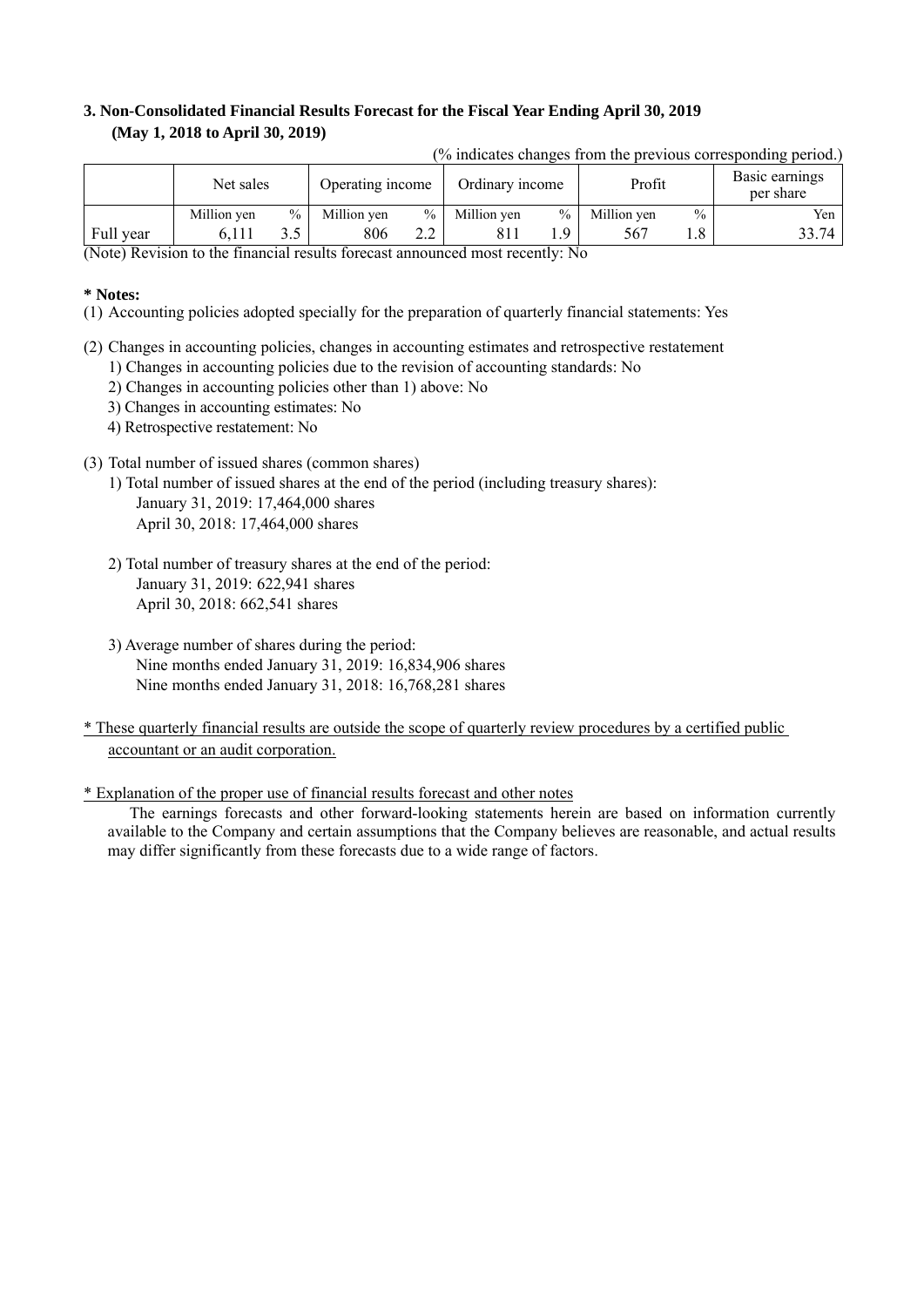#### **4. Qualitative Information Concerning the Business Results**

#### (1) Explanation of business results

During the cumulative first 3 quarters of this fiscal year, the economy of Japan overall continued a gradual recovery as a result of continuing economic stimulus by the government and financial measures by the Bank of Japan. However the future outlook remains unpredictable due to uncertainty in overseas economies resulting from the growing trade dispute between the United States and China, and to concerns of an economic slowdown resulting from an increase in the consumption tax in Japan.

Asukanet operates three business areas, each with different positioning and characteristics. They are (1) the memorial design service business, which adds digital processing and remote output services for photos of the deceased to a funeral business that is largely unaffected by economic trends, (2) the personal publishing business, which provides ideas for new photo output methods that allow users to create complete photo collections beginning from just a single book, and (3) the aerial imaging business, which is utilizing unique, recently-developed technologies aiming to create a new market and achieve dreams.

Following is an overview of the business results for each segment. The results figures for each segment include internal inter-segment sales.

(1) Memorial design service business

In this business, although revenue from our primary business area – processing of photos of the deceased – was up from the previous year, growth was less than expected, and sales of hardware devices also suffered a rebound drop from the previous year. As a result, there was only small growth in sales.

As one program, we have proceeded with the introduction of our "tsunagoo" service for funeral companies that connects the bereaved family and other mourners. It was released as one of our "So-Tech" services – services using IT technologies for the funeral market. In addition to the "Asuka Altar" collaboration project with the aerial imaging business that targets funeral companies, we also developed and released the "Omokage" product that targets ordinary households.

In terms of income, in addition to an increase in personnel costs resulting from expanding the staff of the Image Processing Division and from higher shipping expenses due to price hikes starting from autumn of last year, there was also an increase in R&D expenses. As a result, there was a small decrease in segment income.

As a result, sales were 1,895,540 thousand yen (101.6% year-on-year), and segment income was 527,213 thousand yen (96.7% year-on-year).

#### (2) Personal publishing service business

This business operates "AsukaBook" for the professional photographer market, and "MyBook" for the general consumer market. We are also engaged in OEM supply of photo albums and photo prints based on photos that were taken with smartphones.

For the professional photographer market, in addition to our own marketing activities, we also acquired new customers and conducted new product promotions through seminars and workshops across Japan. We also expanded the functions of the "ASUKABOOK Maker" photo album ordering software. As a result, sales in the professional photographer market were strong. In addition, we held the "Life Size Baby Photo Award" contest and worked to expand our life size photo service in the market.

For the general consumer market, we conducted efficient internet advertising and a variety of campaigns, and also worked to expand the presence of our services by utilizing SNS and other means. The introduction of our new full-flat type photo album that opens up so it is completely flat was effective, and despite the intense competitive environment, sales in the general consumer market grew beyond the level of the previous year. There was also steady growth in sales related to OEM supply as a result of the growing presence of our services in the market. We also continued preparations for exhibiting at the CP+ exhibition.

In terms of income, despite higher expenses including a shipping price hike last autumn and growing personnel expenses, there was steady growth in segment income due to the higher gross profit margin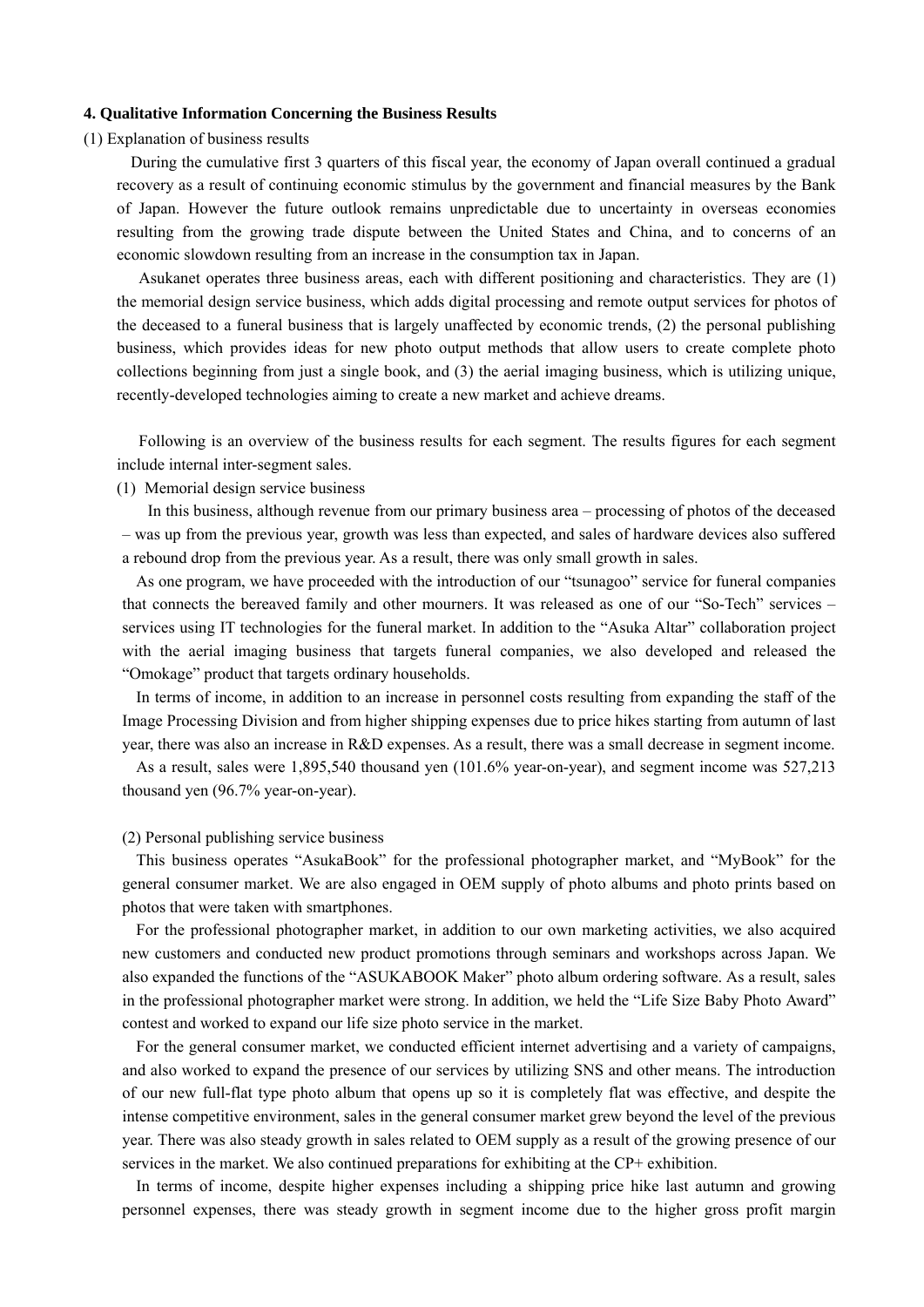resulting from the improved operating rate and to suitable control of advertising expenses and sales promotion expenses.

As a result, sales were 2,687,439 thousand yen (108.5% year-on-year) and segment income was 698,974 thousand yen (115.9% year-on-year).

#### (3) Aerial imaging business

This business was launched in March 2011, aiming to create a market through new image and video expressions utilizing aerial imaging technologies. We are developing, manufacturing, and selling both glass and plastic "ASKA3D plates" that utilize our original technologies to project images in mid-air.

For glass ASKA3D plates, sufficient cost reductions have still not yet been achieved, however we are providing large-size plates that are capable of high-quality aerial imaging. Although still for small lots, we are receiving growing numbers of inquiries both from Japan and overseas. We are also working on new manufacturing development that will ensure both quality and productivity.

For resin ASKA3D plates, in addition to sales of the upgraded versions that were developed and released in November of last year, we also carried out mass production trials aimed at improving quality stability and yield in preparation for future mass production. Since their release, we have sold samples to around 200 companies in Japan and overseas, and these companies are conducting studies for incorporating these plates into their own products. In the production area, we have conducted repeated mass production trials, and are making progress in improving the production methods and calibrating the production conditions. At the same time, we are expanding and improving our equipment to enable production of quantities ranging from several thousand to 10 thousand plates per month.

In terms of marketing, we are focusing primarily on the supply of sample resin ASKA3D plates, which are expected to be used in large lots in customer products in the future. We exhibited at 2 domestic exhibitions including FINETECH JAPAN and overseas at C-Touch & Display Shenzhen in Shenzhen, China. At these events, we primarily exhibited our resin ASKA3D plates and have conducted follow-up of event inquiries.

In terms of expenses, as a result of concentrated research and development aimed at improving the quality of plastic ASKA3D plates, there was an increase in R&D expenses including prototyping and die costs. Personnel expenses were higher as a result of reinforcing our staff, and there was also an increase in travel expenses, primarily as a result of events held overseas. However because the number of exhibitions was less than the same period in the previous fiscal year, advertising expenses were lower.

As a result, sales were 102,537 thousand yen (105.3% year-on-year) and segment loss was 163,133 thousand yen (compared to a loss of 187,792 thousand yen in the same period of the previous year).

As a result of the above, sales during these consolidated 3 quarters were 4,676,804 thousand yen (105.6% year-on-year). In terms of income, as a result of steady growth in segment income in the personal publishing business and a reduction in the segment loss in the aerial imaging business, ordinary income was 702,107 thousand yen (114.9% year-on-year) and net income was 479,817 thousand yen (116.1% year-on-year).

#### (2) Overview of the Financial Status during this Fiscal Year

#### (Assets)

Assets at the end of these consolidated 3 quarters increased by 175,170 thousand yen from the end of the previous fiscal year to reach 5,891,068 thousand yen. Despite a decrease in cash and savings of 447,715 thousand yen, this result was primarily due to an increase in notes and accounts receivable of 114,184 thousand yen, and an increase in tangible fixed assets of 505,953 thousand yen as a result of land and other asset purchases.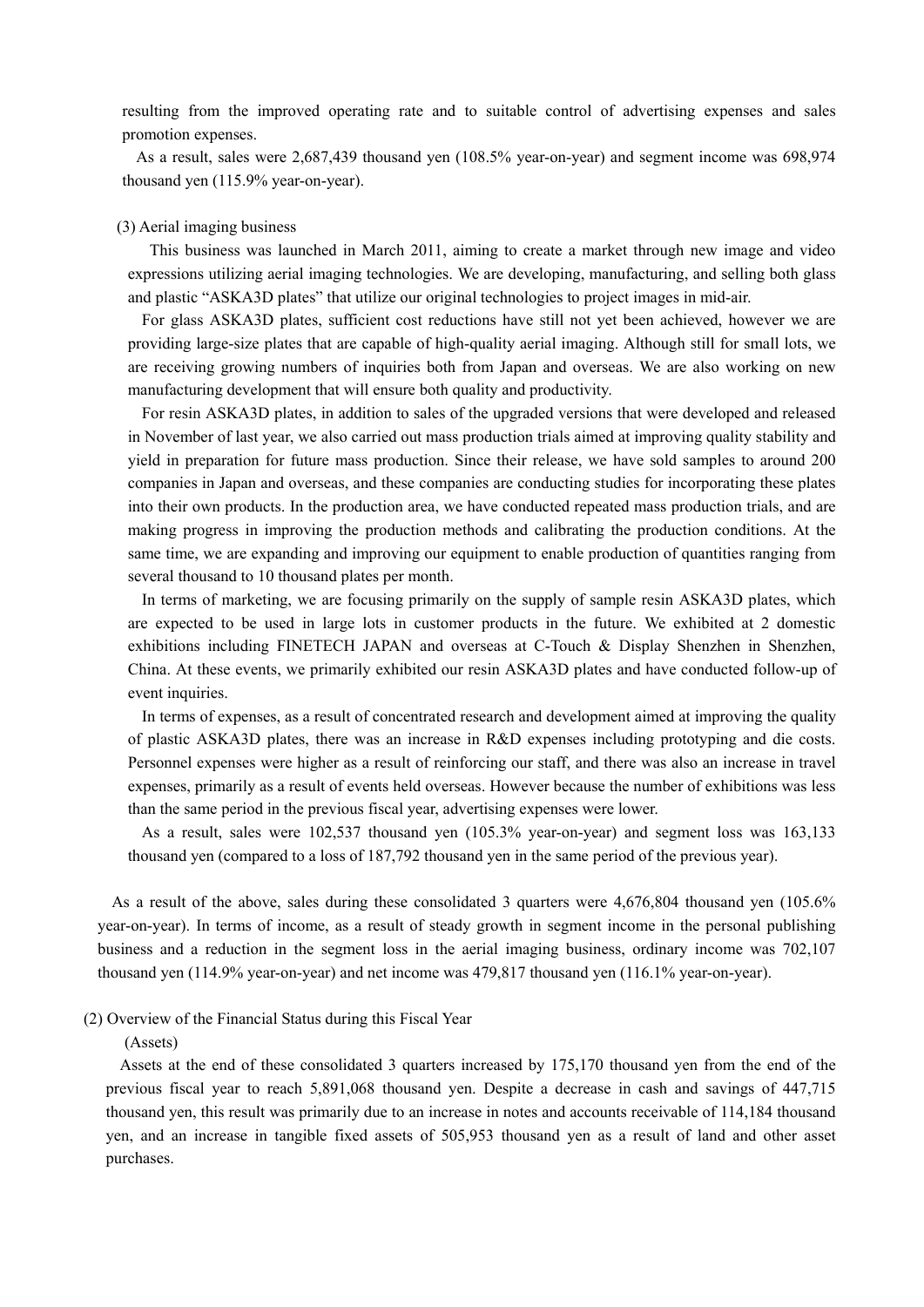### (Liabilities)

Current liabilities at the end of this 3Q decreased by 137,854 thousand yen from the end of the previous fiscal year to reach 578,029 thousand yen. This was primarily due a decrease of 23,000 thousand yen in income taxes payable and a decrease of 65,300 thousand yen in provision for bonuses.

#### (Net assets)

Net assets at the end of this 3Q increased by 313,025 thousand yen from the end of the previous fiscal year to reach 5,313,039 thousand yen. This was primarily due to net income of 479,817 thousand yen, and a decrease of 168,014 thousand yen in dividend of surplus.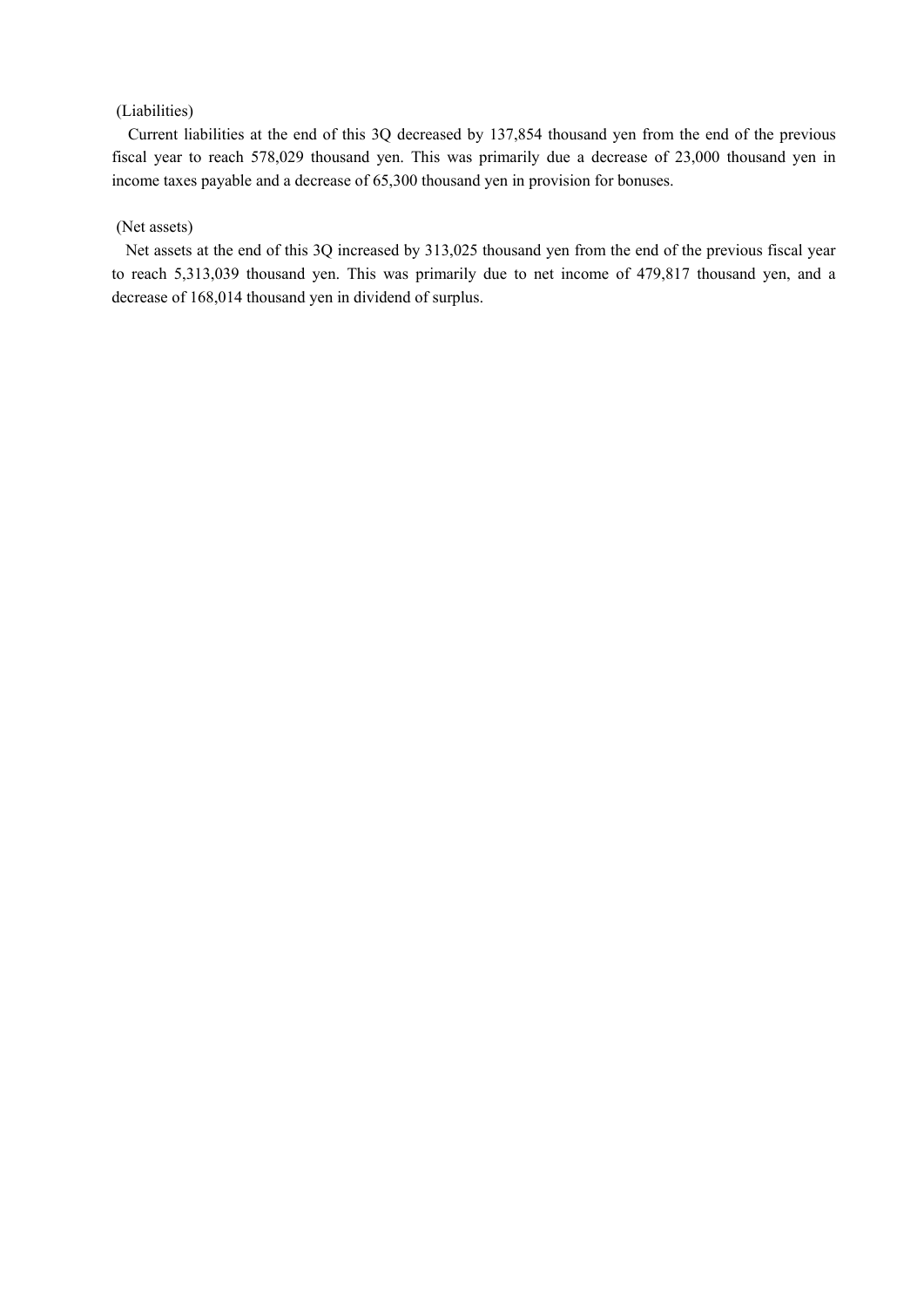### **5**.**Financial Statements for the First Quarter**

(1) Balance sheet

|                                                                                     |                        | $(Units: 1,000s$ yen))                                                      |  |
|-------------------------------------------------------------------------------------|------------------------|-----------------------------------------------------------------------------|--|
|                                                                                     | Previous fiscal year   | First three quarters of the current<br>fiscal year<br>(ended Jan. 31, 2019) |  |
|                                                                                     | (ended April 30, 2018) |                                                                             |  |
| Asset                                                                               |                        |                                                                             |  |
| Current assets                                                                      |                        |                                                                             |  |
| Cash and deposits                                                                   | 2,311,781              | 1,864,065                                                                   |  |
| Accounts receivable-trade and notes                                                 | 726,531                | 840,716                                                                     |  |
| Merchandise and products                                                            | 191,123                | 201,394                                                                     |  |
| Work in progress                                                                    | 14,325                 | 16,919                                                                      |  |
| Raw materials and supplies                                                          | 62,206                 | 72,015                                                                      |  |
| Others                                                                              | 33,559                 | 25,362                                                                      |  |
| Allowance for doubtful accounts                                                     | (2,617)                | (3,586)                                                                     |  |
| Total current assets                                                                | 3,336,909              | 3,016,886                                                                   |  |
| Fixed assets                                                                        |                        |                                                                             |  |
| Tangible fixed assets                                                               |                        |                                                                             |  |
| Buildings, net                                                                      | 512,558                | 516,155                                                                     |  |
| Machinery and equipment, net                                                        | 396,538                | 441,851                                                                     |  |
| Land                                                                                | 611,507                | 844,060                                                                     |  |
| Others, net                                                                         | 172,702                | 397,192                                                                     |  |
| Total tangible fixed assets                                                         | 1,693,306              | 2,199,260                                                                   |  |
| Total intangible fixed assets                                                       | 206,851                | 202,261                                                                     |  |
| Total investments and other assets                                                  | 478,829                | 472,660                                                                     |  |
| Total fixed assets                                                                  | 2,378,988              | 2,874,181                                                                   |  |
| Total assets                                                                        | 5,715,897              | 5,891,068                                                                   |  |
| Liabilities                                                                         |                        |                                                                             |  |
| <b>Current liabilities</b>                                                          |                        |                                                                             |  |
| Accounts payable-trade                                                              | 126,270                | 126,474                                                                     |  |
| Income taxes payable                                                                | 137,900                | 114,900                                                                     |  |
| Provision for bonuses                                                               | 136,500                | 71,200                                                                      |  |
| Others                                                                              | 303,512                | 255,546                                                                     |  |
| Total current liabilities                                                           | 704,183                | 568,121                                                                     |  |
| <b>Fixed liabilities</b>                                                            |                        |                                                                             |  |
| Provision for retirement benefits                                                   | 6,482                  | 6,112                                                                       |  |
| Others                                                                              | 5,217                  | 3,794                                                                       |  |
| Total fixed liabilities                                                             | 11,700                 | 9,907                                                                       |  |
| <b>Total liabilities</b>                                                            | 715,883                | 578,029                                                                     |  |
| Net assets                                                                          |                        |                                                                             |  |
| Shareholders' equity                                                                |                        |                                                                             |  |
| Capital stock                                                                       | 490,300                | 490,300                                                                     |  |
| Capital reserves                                                                    | 606,585                | 606,585                                                                     |  |
| Retained earnings                                                                   |                        | 4,488,968                                                                   |  |
| Treasury stock                                                                      | 4,183,583<br>(285,940) |                                                                             |  |
|                                                                                     |                        | (268, 850)                                                                  |  |
| Total shareholders' equity                                                          | 4,994,527              | 5,317,003                                                                   |  |
| Valuation and translation adjustments<br>Valuation difference on available-for-sale |                        |                                                                             |  |
| securities                                                                          | 3,129                  | (3,963)                                                                     |  |
| Total valuation and translation adjustments                                         | 3,129                  | (3,963)                                                                     |  |
| Subscription rights to shares                                                       | 2,356                  |                                                                             |  |
| Total net assets                                                                    | 5,000,014              | 5,313,039                                                                   |  |
| Total liabilities and net assets                                                    | 5,715,897              | 5,891,068                                                                   |  |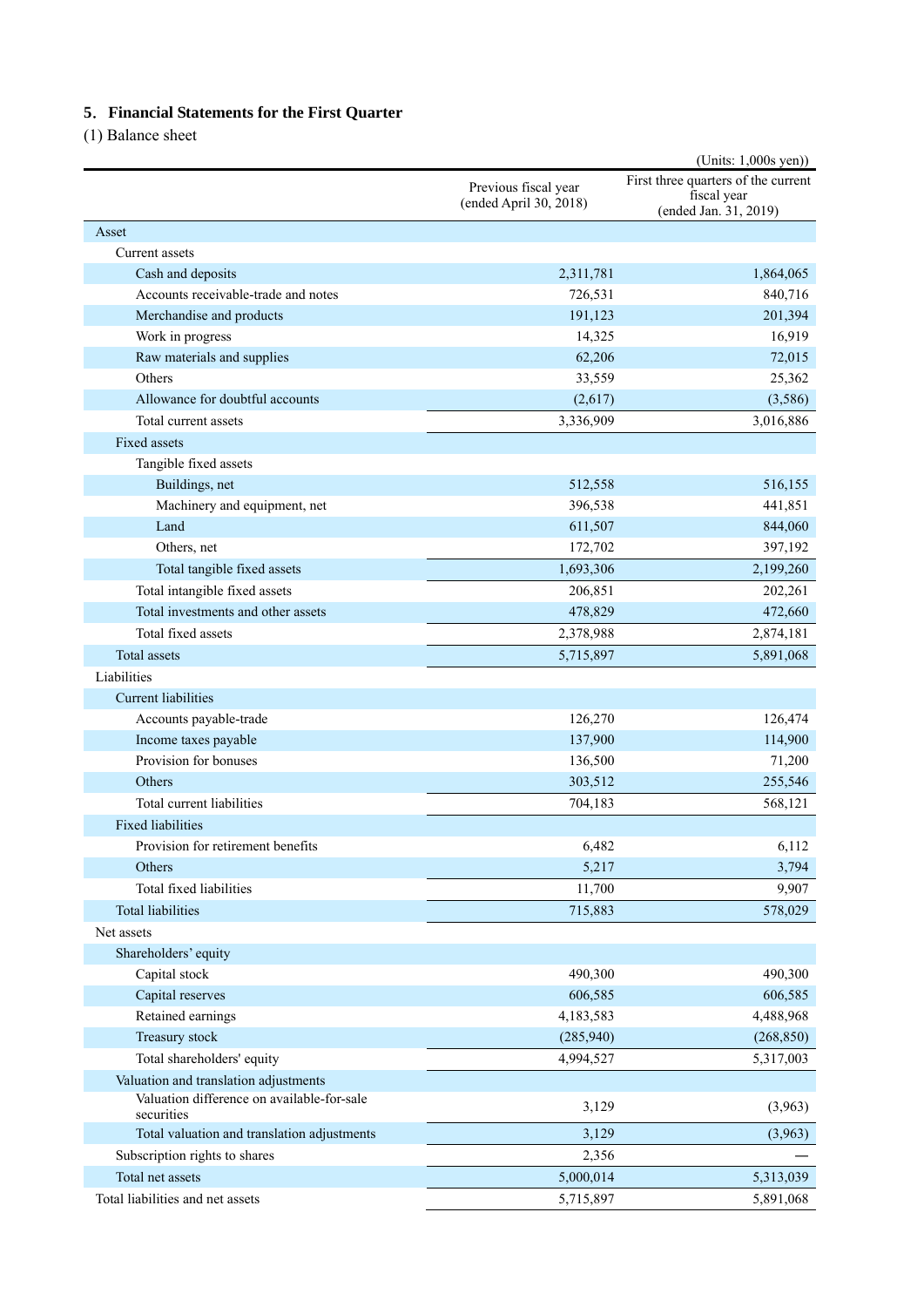# (2) Profit and loss statement

First two quarters of the fiscal year

|                                               |                                                                          | $(unit:1000s$ yen)                           |
|-----------------------------------------------|--------------------------------------------------------------------------|----------------------------------------------|
|                                               | First three quarters of the previous First three quarters of the current |                                              |
|                                               | fiscal year<br>$(May 1, 2017 - Jan. 31, 2018)$                           | fiscal year<br>(May 1, 2018 - Jan. 31, 2019) |
| <b>Net Sales</b>                              | 4,429,265                                                                | 4,676,804                                    |
| Cost of sales                                 | 2,137,661                                                                | 2,252,871                                    |
| Gross profit                                  | 2,291,604                                                                | 2,423,932                                    |
| Selling, general, and administrative expenses | 1,687,396                                                                | 1,724,696                                    |
| Operating income                              | 604,207                                                                  | 699,235                                      |
| Non-operating income                          |                                                                          |                                              |
| Interest received                             | 410                                                                      | 348                                          |
| Dividends received                            | 1,060                                                                    | 1,010                                        |
| Commissions received                          | 327                                                                      | 381                                          |
| Foreign exchange gains                        | 141                                                                      |                                              |
| Income from insurance                         | 3,999                                                                    | 960                                          |
| Income on disposal of unpaid dividend         | 825                                                                      | 950                                          |
| <b>Others</b>                                 | 112                                                                      | 467                                          |
| Total non-operating income                    | 6,878                                                                    | 4,118                                        |
| Non-operating expenses                        |                                                                          |                                              |
| Foreign exchange losses                       |                                                                          | 1,246                                        |
| Total non-operating expenses                  |                                                                          | 1,246                                        |
| Ordinary income                               | 611,086                                                                  | 702,107                                      |
| <b>Extraordinary losses</b>                   |                                                                          |                                              |
| Loss on retirement of fixed assets            | 15,174                                                                   | 424                                          |
| Total extraordinary losses                    | 15,174                                                                   | 424                                          |
| Net income before taxes                       | 595,911                                                                  | 701,682                                      |
| Income taxes                                  | 182,728                                                                  | 221,865                                      |
| Net income                                    | 413,182                                                                  | 479,817                                      |